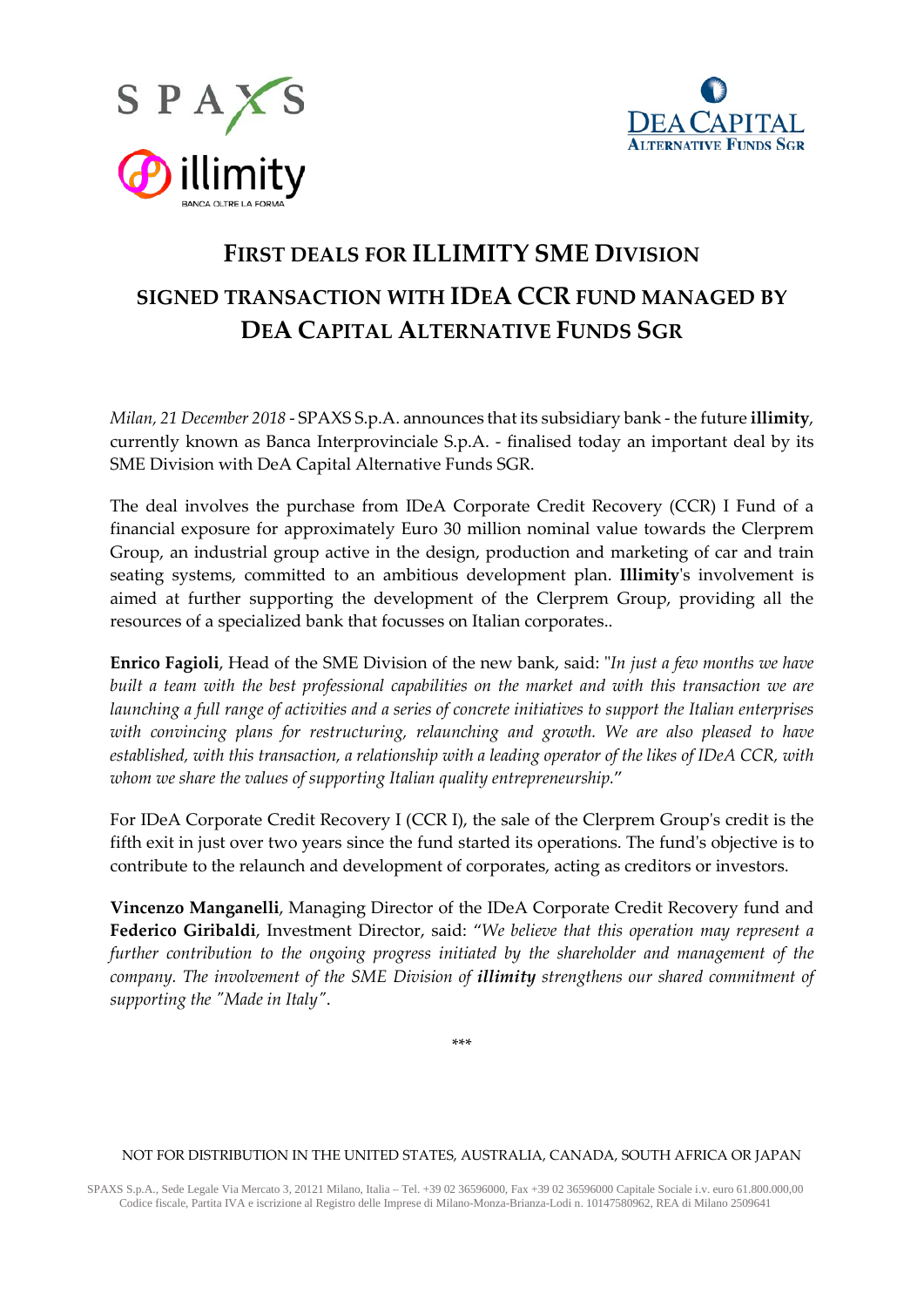



## For further information:

## *Investor Relations SPAXS S.p.A.*

Silvia Benzi +39 349.7846537 / +44 77.41464948 silvia.benzi@spaxs.it, [silvia.benzi@illimity.com](mailto:silvia.benzi@illimity.it)

## *Press office: Ad Hoc Communication Advisors*

Mario Pellegatta +39 335.303624 [mario.pellegatta@ahca.it](mailto:mario.pellegatta@ahca.it) Sara Balzarotti +39 335.1415584 [sara.balzarotti@ahca.it](mailto:sara.balzarotti@ahca.it)

*Nomad: Banca IMI S.p.A.* spaxs-nomad@bancaimi.com

*DeA Capital Alternative Funds SGR S.p.A. De Agostini S.p.A. - Ufficio stampa* Elena Dalle Rive - [elena.dallerive@deagostini.it](mailto:elena.dallerive@deagostini.it) T. 02 62499592 M. 335 7835912

#### **SPAXS**

SPAXS, promoted by Corrado Passera and Andrea Clamer, is the first Italian entrepreneurial SPAC (Special Purpose Acquisition Company) created to acquire and capitalise a company operating in the banking sector. The institutional placement of SPAXS, completed on 26 January 2018 for Euro 600 million, qualified the Company as the largest SPAC in Italy. As of 1 February 2018, SPAXS has been listed on the AIM Italia/Mercato Alternativo del Capitale, organized and operated by Borsa Italiana S.p.A.. On 13 April, it announced the Business Combination with Banca Interprovinciale, which has been operating in the SME segment since 2009 and has approximately Euro 1 billion in total assets and nearly Euro 60 million in equity. The transaction, approved by the SPAXS Shareholders' Meeting on 8 August 2018, was finalised on 20 September 2018 and will be completed with the reverse merger of SPAXS into the Bank at the end of the authorisation process.

#### **illimity**

**illimity** is the new, fully-digital bank specialized in credit for the Italian SMEs and run by Corrado Passera. The bank will take on the name **illimity** once the planned merger between SPAXS and its subsidiary, Banca Interprovinciale, is complete. **illimity** operates in the underserved segments of credit to SMEs with high potential but with a suboptimal financial structure and/or a low rating or unrated, including the segment of non-performing SMEs (known as "Unlikely-To-Pays"); it will purchase and manage Corporate Non-Performing Loans (NPLs), secured and unsecured; from 2019, it will also offer digital direct banking services to retail and corporate customers.

#### NOT FOR DISTRIBUTION IN THE UNITED STATES, AUSTRALIA, CANADA, SOUTH AFRICA OR JAPAN

SPAXS S.p.A., Sede Legale Via Mercato 3, 20121 Milano, Italia – Tel. +39 02 36596000, Fax +39 02 36596000 Capitale Sociale i.v. euro 61.800.000,00 Codice fiscale, Partita IVA e iscrizione al Registro delle Imprese di Milano-Monza-Brianza-Lodi n. 10147580962, REA di Milano 2509641